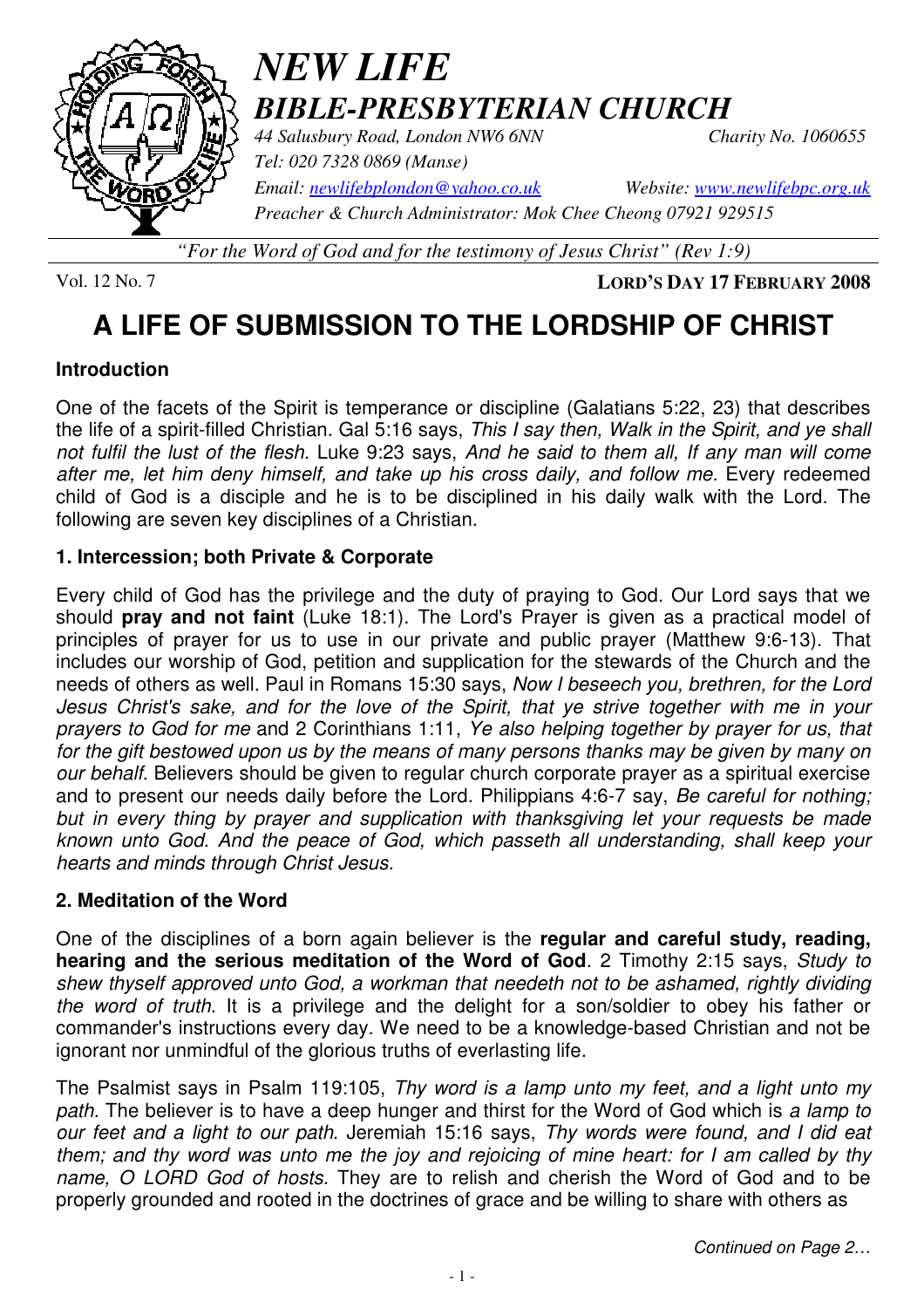well, as God enables (2 Timothy 2:15; Hebrews 4:12).

#### **3. Remembrance of Christ in The Sacraments**

Paul reiterated the **keeping of the Lord's Supper** that Christ instituted when He was alive with his disciples on the night before the crucifixion (1 Corinthians 11:23-28). It is designed to be a sobering occasion of commemoration of His death, communion with the saints and consecration of our hearts to Him, as we examine ourselves before we come to the table (it does not heal us of any sickness at all). The Westminster Shorter Catechism speaks of it as the means of grace God gave to us where the benefits of the covenant are represented, sealed and applied. The early disciples met regularly to break bread (Acts 20:7) and to baptise new believers in the Lord (Matthew 28:18-20). It is important that the believer does not miss Holy Communion to remember the Lord's death till He comes. As for baptism, it is the **duty of every believer's desire to be baptised** (although it does not save us) and to be **identified with Christ in a local Church as a member** (Colossians 2:11-12). It is vital that every committed Christian should consider membership in the Church that they worship prayerfully and not delay it unnecessarily.

#### **4. Regular Assembly at Sabbath Worship & Fellowship**

One of the key disciplines of a child of God is the Sabbath where he sets aside a day from work and worship God in obedience to the 4th commandment.

The Christian honours God by observing the Sabbath by retiring from his work and labour and enter into God's home for collective reverential sabbath worship with other believers. Exodus 31:16, 17 say, Wherefore the children of Israel shall **keep the sabbath, to observe the sabbath** throughout their generations, for a perpetual covenant. It is a sign between me and the children of Israel for ever: for in six days the LORD made heaven and earth, and on the seventh day he rested, and was refreshed and Isaiah 58:12,13 And they that shall be of thee shall build the old waste places: thou shalt raise up the foundations of many generations; and thou shalt be called, The repairer of the breach, The restorer of paths to dwell in. If thou turn away thy foot from the sabbath, from doing thy pleasure on my holy day; and call the sabbath a delight, the holy of the LORD, honourable; and shalt honour him, not doing thine own ways, nor finding thine own pleasure, nor speaking thine own words. Be early for worship for the Sabbath day is to be kept holy and wholly and the child of God is to **honour the Lord always and to worship Him on the Lord's day** in spirit and in truth, delighting in His Word, prayer and other ministries and not in ourselves and worldly employment (Hebrews 10:24, 25; Malachi 3:16).

#### **5. Stewardship of Our Substance to the Lord**

Christian discipline affects the manner we use our substance as well, stewardship of our time, talents and treasure. The Gentile believers learned from their Jewish counterparts the importance of giving to the Lord as in the Old Testament days. In Leviticus 27:30, 32 say, And all the tithe of the land, whether of the seed of the land, or of the fruit of the tree, is the LORD'S: it is holy unto the LORD. … And concerning the tithe of the herd, or of the flock, even of whatsoever passeth under the rod, the tenth shall be holy unto the LORD, **the Israelites gave their tithe of 10% to God regularly**. Paul speaks of **joyful or cheerful giving** in 2 Corinthians 9:7 and the early Church shared their needs tangibly by the giving of their substance to God, which it is not compulsory as in a coercive way. It is nonetheless a biblical guide for all to follow today who honour the Lord. It is a joy and responsibility that all believers should want to **support and encourage the growth and progress of the ministry of the Word** and the extension of God's kingdom on earth.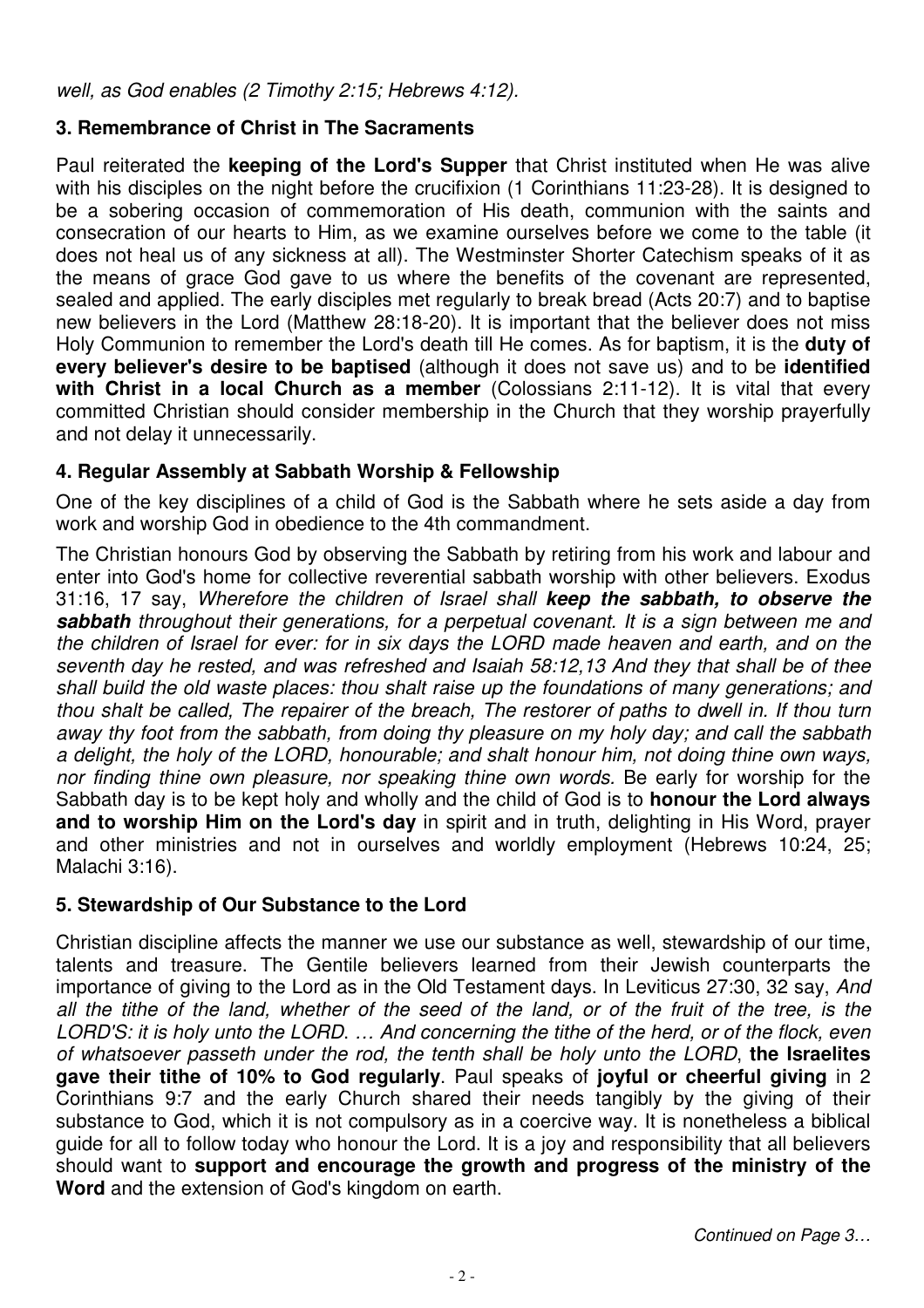#### **6. Evangelism with the pure Gospel of Christ**

In 2 Kings 7:9, there is an account of four lepers who found in a Syrian camp food for themselves and their starving countrymen. After eating, the conclusion they draw were given in verse 9, which says, Then they said one to another, We do not well: this day is a day of good tidings, and we hold our peace: if we tarry till the morning light, some mischief will come upon us: now therefore come, that we may go and tell the king's household.

This is a good analogy for believers too who have found the food and drink of everlasting life in Christ and are to share the good news of salvation with others as well. 1 Peter 3:15 says, But sanctify the Lord God in your hearts: and **be ready always to give an answer to every man that asketh you a reason of the hope that is in you with meekness and fear**. Jesus told the new convert in Mark 5:19, Howbeit Jesus suffered him not, but saith unto him, Go home to thy friends, and **tell them how great things the Lord hath done for thee, and hath had compassion on thee**. The early Church believers were zealous and faithful witnesses for Christ as they were dispersed all over the Roman empire due to persecution all over the known inhabited world (Acts 4:1-5). Let us strive to be effective and faithful witnesses today, not the truncated gospel of the popular Alpha Course or the perverted gospel of the Hollywood movie, The Passion of the Christ, which is without the resurrection of Christ and the need for repentance of sins, but the pure and unadulterated gospel of Christ (Galatians 1:6, 7).

#### **7. Vigilant Defence of the Faith**

The final discipline of a believer is to **warn others of falsehood and error and to zealously defend and propagate the faith** once delivered to the saints (Judges 3:4). Paul says in 2 Thessalonians 2:15, Therefore, brethren, stand fast, and hold the traditions which ye have been taught, whether by word. The Apostle John in Rev 1:9 writes **for the Word of God, and for the testimony of Jesus Christ.** Paul again stressed in Philippians 1:27, Only let your conversation be as it becometh the gospel of Christ: that whether I come and see you, or else be absent, I may hear of your affairs, that ye stand fast in one spirit, with **one mind striving together for the faith of the gospel**. We live in a world of deception and ecclesiastical seduction as we witness the worldwide ecumenical movement in the WCC uniting all faiths together in a new religious world order. There is also the enigmatic and pervasive charismatic movement of tongue speaking, prophetic dancing, dream interpretation and contemporary worship services, so-called healing, being slained in the Spirit, miracles and the new age movement of crystals gazing, horoscopes and feng shui, yoga, other occultic obsessions and practices like the Harry Potter movies and the cults in Jehovah Witnesses, Mormons, Freemasons, Seventh Day Adventist, Christian Science and other extreme or aberrant or hyper-fundamentalistic groups that propagate their own brand of doctrine as dogma not supported by scripture with a false zeal. **The doctrine of Christ and the truth of the Word of God is to be defended against the liberals and modernists who undermined the deity of Christ, the Trinity, inerrancy, authority, sufficiency, and perspicuity of the Holy Writ and the doctrines of sovereign grace.**

#### **Conclusion**

A disciple is a committed follower of Christ. There are serious disciplines required of the faithful disciples of Jesus Christ. **Salvation is rich and free but discipleship comes with a price tag**. We need to **renew our devotion to Christ and be willing to deny self**, take up the cross and follow Christ which is our joy and prerogative.

> Rev Jack Sin, Maranatha B-P Church, S'pore (adapted from Maranatha Messenger 3 February 2008)